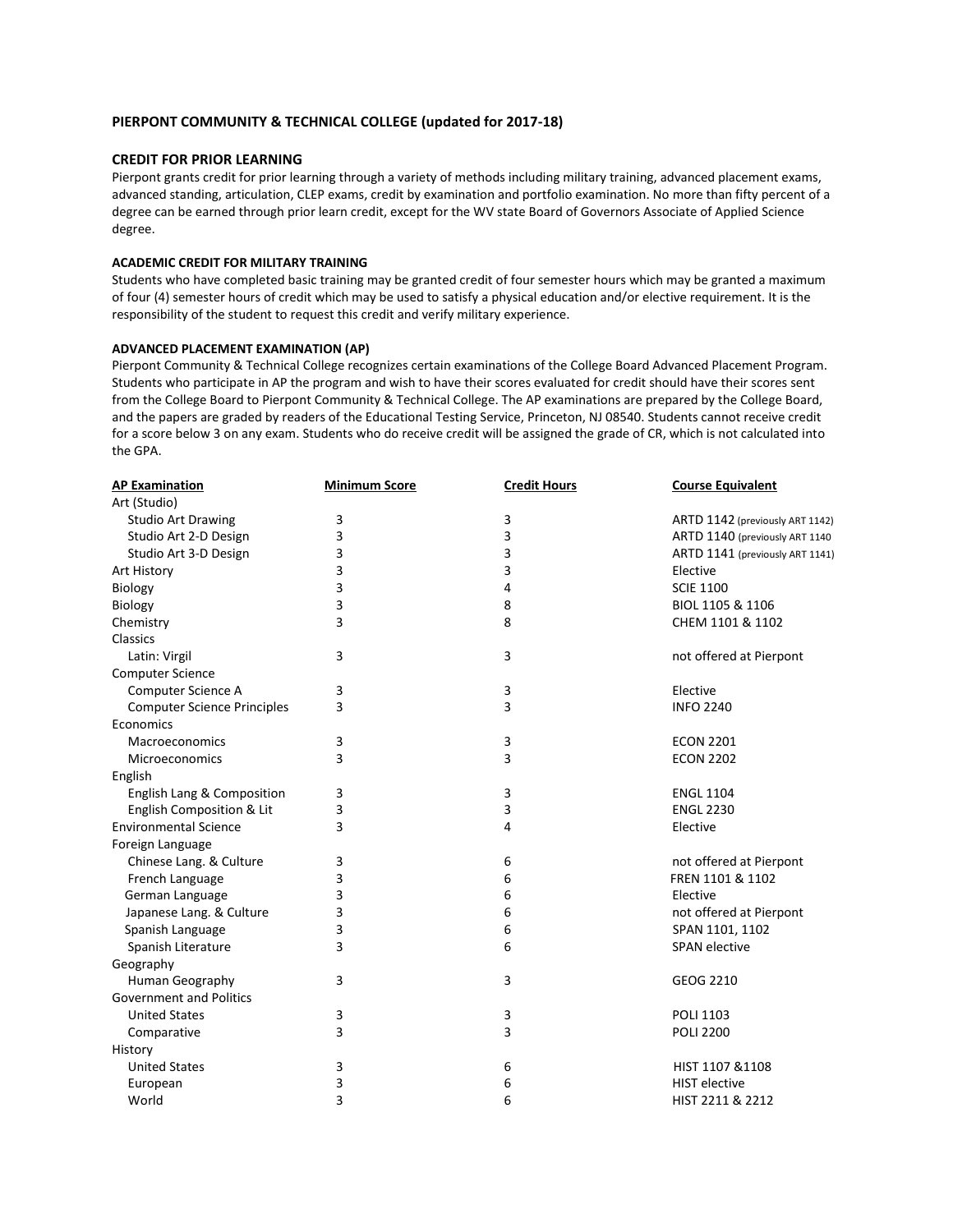| iviathematics                     |   |   |                                 |
|-----------------------------------|---|---|---------------------------------|
| Calculus AB                       |   | 4 | MTH 1290 (previously MATH 1190) |
| Calculus BC                       |   | 4 | MTH 1290 (previously MATH 1190) |
| Calculus BC                       |   | 4 | MTH 1290 (previously MATH 1190) |
| <b>Statistics</b>                 |   |   | MTH 1213 (previously MATH 1113) |
| Music Theory                      |   |   | <b>MUSI</b> elective            |
| <b>Physics</b>                    |   |   |                                 |
| Physics 1                         |   | 4 | PHY 1101 (previously PHYS 1101) |
| Physics 2                         |   |   | PHY 1102 (previously PHYS 1102) |
| Physics C Electricity & Magnetism | 3 |   | PHY 1106 (previously PHYS 1105) |
| Physics C Mechanics               |   |   | PHY 1105 (previously PHYS 1106) |
| Psychology                        |   |   |                                 |
| Psychology                        |   |   | <b>PSYC 1101</b>                |
|                                   |   |   |                                 |

## **ADVANCED STANDING**

Mathematics

Based on the high school record and performance on the ACT or SAT, the Registrar will determine eligibility for advanced standing and credit in

English and foreign language as follows:

- English: Students may receive three hours of college credit in ENGL 1104 and may enroll in ENGL 1108 if they present four units of high school English with no semester grade of less than a 'B' and a standard score of 25 or higher on the English section of the ACT or 640 on the evidence based reading and writing (EBRW) section of the redesigned SAT.
- Foreign Language: Students who present one or more units of high school FREN or SPAN may enroll in FREN 1102 or SPAN 1102. Students who present two or more units of high school French or Spanish may enroll in FREN 2201 or SPAN 2201.

## **ARTICULATION POLICY**

Articulation between Pierpont Community & Technical College and regional high schools and career technical education centers permits students to receive college credit for certain course competencies completed at the secondary level. Students are permitted to enter college at their level of competency and avoid duplication of course work. Students should contact their high school or Career & Technical Education Center counselor for specific information concerning the articulation process.

## **COLLEGE LEVEL EXAMINATION PROGRAM (CLEP™)**

The College Level examination Program (CLEP) provides students with the opportunity to demonstrate college-level achievement through a program of exams in undergraduate college courses. Students can reduce their costs in and time and money by successfully completing CLEP tests for credit. The CLEP exams are prepared by the College Board® and administered by Pierpont Community & Technical College. Students must receive a minimum score of 50 to receive college credit. Students who receive credit will be assigned a grade of CR. For additional information contact the Center for Workforce Education at (304) 367-4920 or (304)368-7254.

CLEP Examinations Accepted by Pierpont Community & Technical College

| <b>CLEP Examination</b>          | <b>Pierpont Course</b> | <b>Credit hours</b> |
|----------------------------------|------------------------|---------------------|
| <b>Business</b>                  |                        |                     |
| <b>Introductory Business Law</b> | <b>BUSN 2300</b>       | 3                   |
| Principles of Accounting         | ACCT 2201, 2202        | 6                   |
| Principles of Macroeconomics     | <b>ECON 2201</b>       | 3                   |
| <b>Principles of Management</b>  | <b>MGMT 2209</b>       | 3                   |
| Principles of Marketing          | <b>MKTG 2204</b>       | 3                   |
| Principles of Microeconomics     | <b>ECON 2202</b>       | 3                   |
| Chemistry                        |                        |                     |
| Chemistry                        | CHEM 1101, 1102        | 8                   |
| Composition/Humanities           |                        |                     |
| <b>College Composition</b>       | <b>ENGL 1104</b>       | 3                   |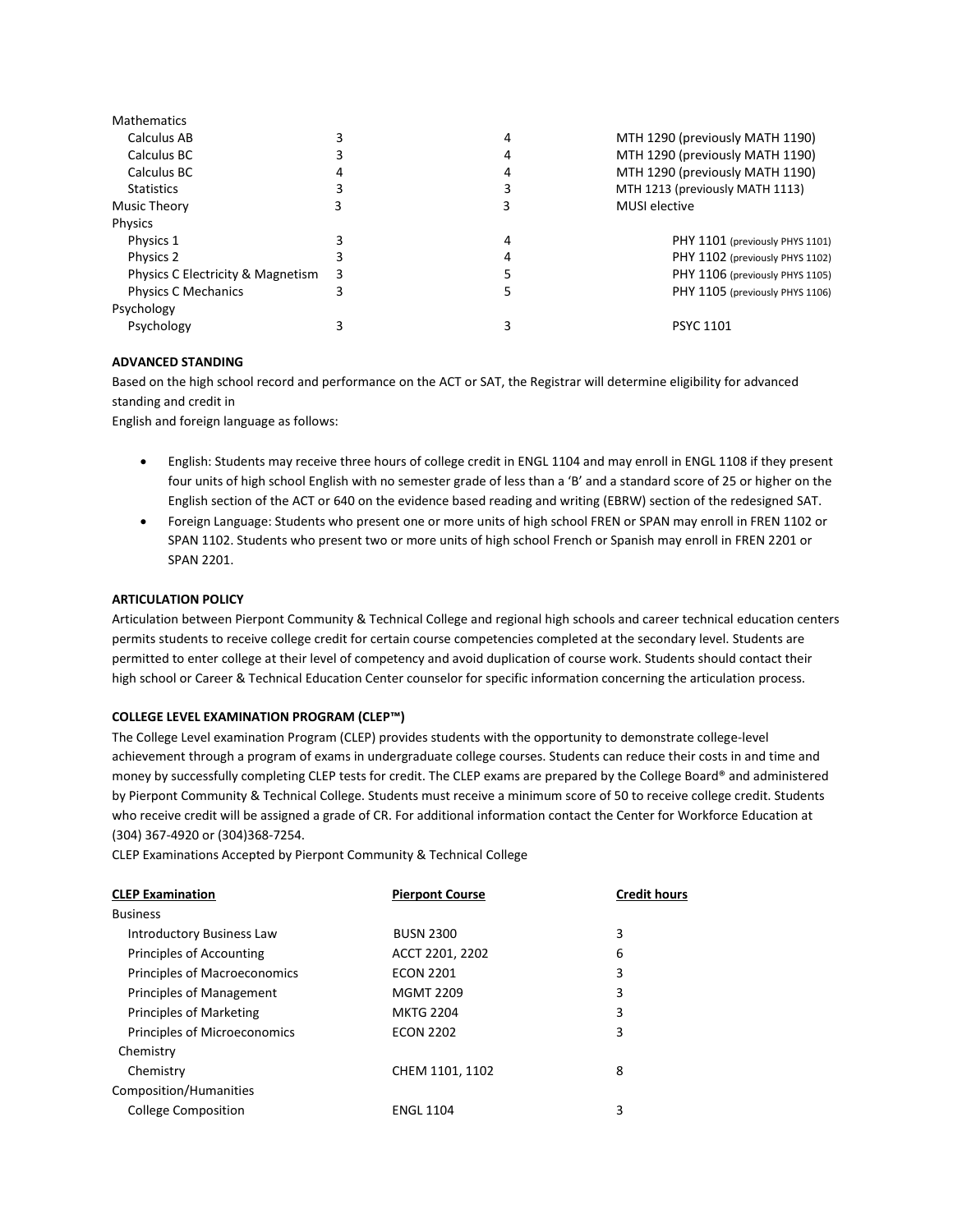| <b>Humanities</b>              | <b>ARTD 1120</b> | 3 |
|--------------------------------|------------------|---|
| Sociology                      |                  |   |
| Introduction to Sociology      | <b>SOCY 1110</b> | 3 |
| History                        |                  |   |
| History of U.S. I              | <b>HIST 1107</b> | 3 |
| History of U.S. II             | <b>HIST 1108</b> | 3 |
| <b>Western Civilization I</b>  | <b>HIST 2211</b> | 3 |
| <b>Western Civilization II</b> | <b>HIST 2212</b> | 3 |
| Language                       |                  |   |
| French                         | FREN 1101, 1102  | 6 |
| Spanish                        | SPAN 1101, 1102  | 6 |
| <b>Mathematics</b>             |                  |   |
| College Algebra                | MTH 1212         | 3 |
| College Algebra-Trigonometry   | MTH 1212, 1215   | 3 |
| College Math                   | MTH 1207         | 3 |
| <b>Political Science</b>       |                  |   |
| American Government            | POLI 1103        | 3 |
| Psychology                     |                  |   |
| Introduction to Psychology     | <b>PSYC 1101</b> | 3 |

## **CREDIT BY EXAMINATION**

Students may earn course credit by examination. To apply for permission for such an examination,

- Students must be currently enrolled at Pierpont Community & Technical College.
- Students must first schedule an interview with the program coordinator where the course is housed, or an examiner designated by that School Dean or the Vice President of Academic Affairs, who will evaluate the student's background, experience, and qualifications to establish eligibility and give permission to take the examination.
- Application forms for "Credit by Examination" must be completed with the School Dean's approval and required fees must be paid prior to the exam being given. Applicants must pay a fee of \$22.00 per semester credit hour for each examination and a receipt for the payment of the fee must be obtained from the Student Service Center. No money will be refunded if an examination is failed, and no examination may be repeated.
- Once a student obtains permission to test and makes the payment, he/she makes arrangements with the Exam Administrator/Coordinator/Instructor for completing the exam, and takes the completed "Credit by Examination" form with proof of payment to the Exam Administrator/Coordinator/Instructor.
- In order to gain college credit by special examination, students must demonstrate better than average established proficiency on the examination, as determined by the examiner.
- Examinations will not be given for college courses in which students have previously received a letter grade, "CR", "NC", "NCX", "W", or "I", on their transcript or are currently enrolled in.
- Once the test is completed the Exam Administrator/Coordinator/Instructor sends the completed "Credit by Examination" form, and completed exam to be filed in the Office of Academic Affairs.
- The Office of Academic Affairs then sends the "Credit by Examination" form and a copy of the completed exam to the Registrar for scanning into the permanent record of the student.
- Students successfully passing an exam will be assigned the grade of CR, which is not calculated into the GPA.

## **PORTFOLIO PROCESS**

A portfolio may not be submitted for a course in which there is a CLEP or other standardized award credit or for which an institutional test-out exists. A portfolio must align with the student learning outcomes of a specific course offered at Pierpont or at another WV higher education institution. A portfolio will be reviewed and recommended for college credit by a faculty expert(s) in that content area. Students may receive fewer credits than requested. Students are expected to pay portfolio review fee before the portfolio is sent out for review, and payment of portfolio fees does not guarantee that credits will be granted. If credit is granted, the grade of CR will be given.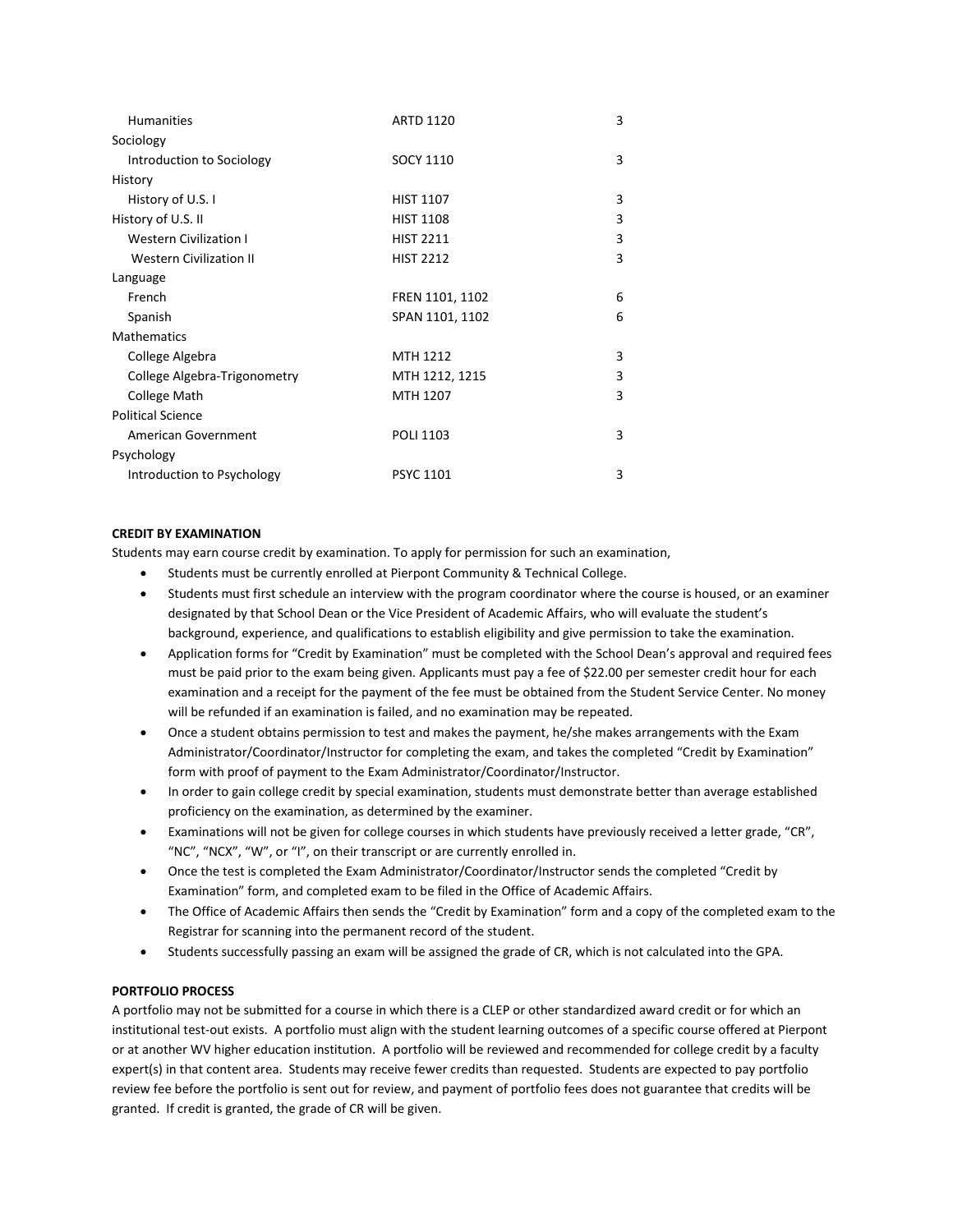A PLA coordinator will assist the student in deciding whether or not a portfolio submission is recommended. Cost of the portfolio evaluation is \$300 and a \$10 credit posting fee per credit earned. The fees are not financial aid eligible.

### **TRANSFER CREDIT AND CORE COURSEWORK TRANSFER**

Any applicant for admission to Pierpont who has attended another collegiate institution will be classified as a transfer student. Pierpont will make every effort to allow credit earned at institutions that are accredited by organizations recognized by Higher Learning Commission count toward a degree at Pierpont. Students must provide evidence of good standing at the institution last attended and have maintained a minimum 2.0 GPA. Credits earned at those accredited institutions shall be transferable to Pierpont. Students transferring fewer than 24 semester hours must provide an official copy of their high school transcript or high school equivalency diploma scores, and ACT or SAT scores if taken.

The institution follows the guidelines in WVCTCS Series 17, "Transferability of Credits and Grades at the Undergraduate Level". The Series establishes guidelines for the transferability of credits and grades for WV public and private post-secondary colleges and universities. Students seeking to challenge the credit transferred in by Pierpont can appeal to the registrar.

Students that transfer from one state college or university may also transfer Core Coursework that will count toward the fulfillment of general studies requirements at the receiving institutions. Under the terms of the agreement, the student may transfer up to thirty-five credit hours of undergraduate coursework in the areas of English composition, communications and literature, fine arts appreciation, mathematics, natural science and social science as general studies credits.

### **CORE COURSEWORK TRANSFER LIST**

The following is a list of general studies requirements that may be fulfilled by comparable coursework at other state institutions. All other general education requirements must be completed at Pierpont.

| English Composition $-6$ hours                                        |           |
|-----------------------------------------------------------------------|-----------|
| ENGL 1104 Written English I                                           | 3 credits |
| <b>ENGL 1108 Written English II</b>                                   | 3 credits |
| <b>ENGL 1109 Technical Report Writing</b>                             | 3 credits |
|                                                                       |           |
| Communication and Literature – 6 hours                                |           |
| COMM 2200 Intro to Human Communication                                | 3 credits |
| ENGL 2220 Literature of the Western World I                           | 3 credits |
| <b>ENGL 2221 Literature of the Western World II</b>                   | 3 credits |
| <b>ENGL 2230 Introduction to Literature I</b>                         | 3 credits |
| <b>ENGL 2231 Introduction to Literature II</b>                        | 3 credits |
| HUMN 2200 Bridging Cultures: Work & Identity in a Global Perspective  | 3 credits |
|                                                                       |           |
| Fine $Arts - 3$ hours                                                 |           |
| ARTD 1120 Art Appreciation (previously ART 1120)                      | 3 credits |
| INTR 1120 Experiencing the Arts                                       | 3 credits |
| MUSI 1120 Music Appreciation                                          | 3 credits |
| THEA 1120 Theatre Appreciation                                        | 3 credits |
|                                                                       |           |
| Mathematics - 3-4 hours                                               |           |
| MTH 1207 Fundamental Concepts of Mathematics (previously MATH 1107)   | 3 credits |
| MTH 1212 College Algebra (previously MATH 1112)                       | 3 credits |
| MTH 1215 Trigonometry and Elementary Functions (previously MATH 1115) | 3 credits |
| MTH 1290 Calculus I (previously MATH 1190)                            | 3 credits |
|                                                                       |           |